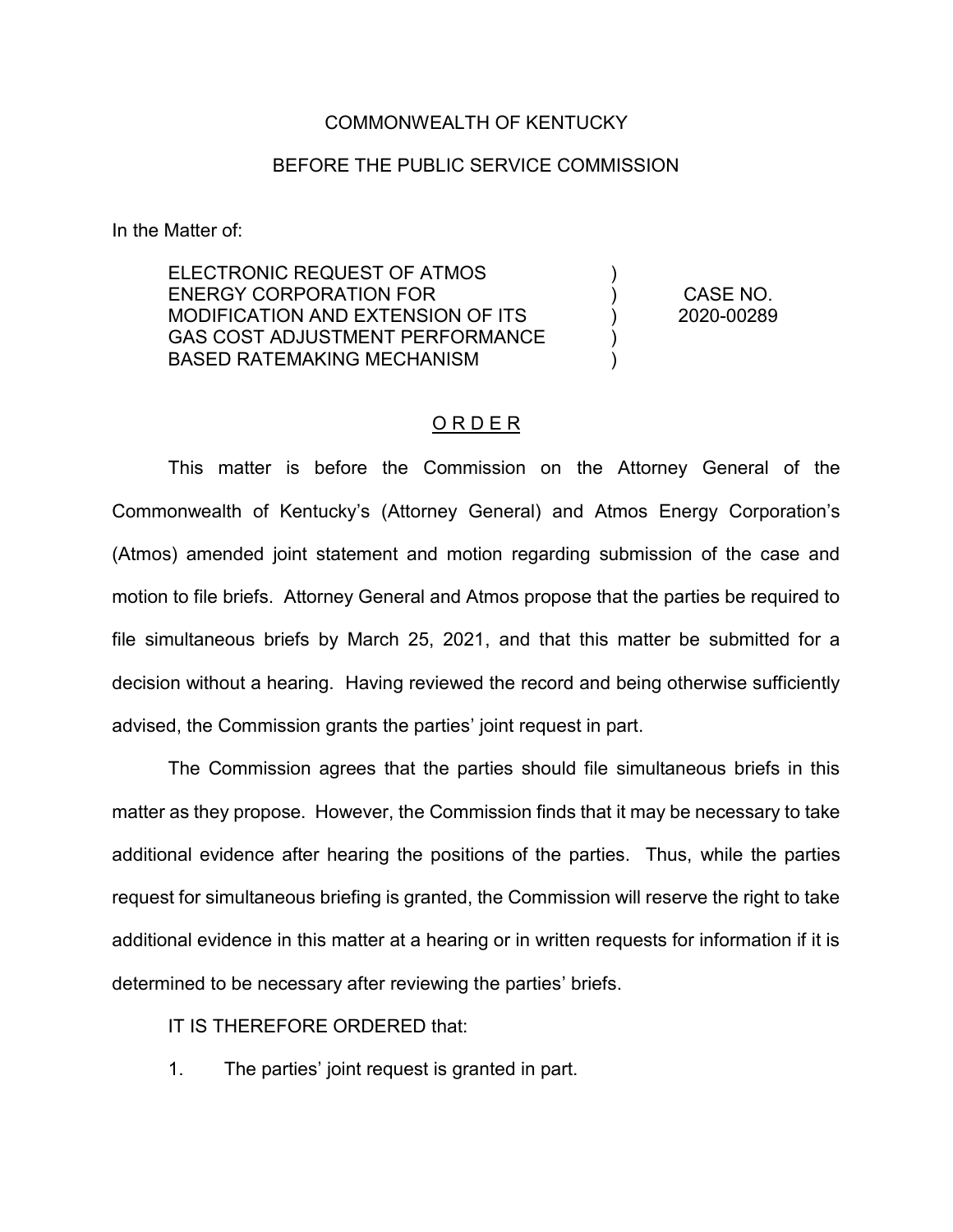- 2. The parties shall file simultaneous briefs on March 25, 2021.
- 3. The Commission may take additional evidence in this matter through written

requests for information or at a hearing set pursuant to a subsequent order.

## [REMAINDER OF PAGE INTENTIONALLY LEFT BLANK]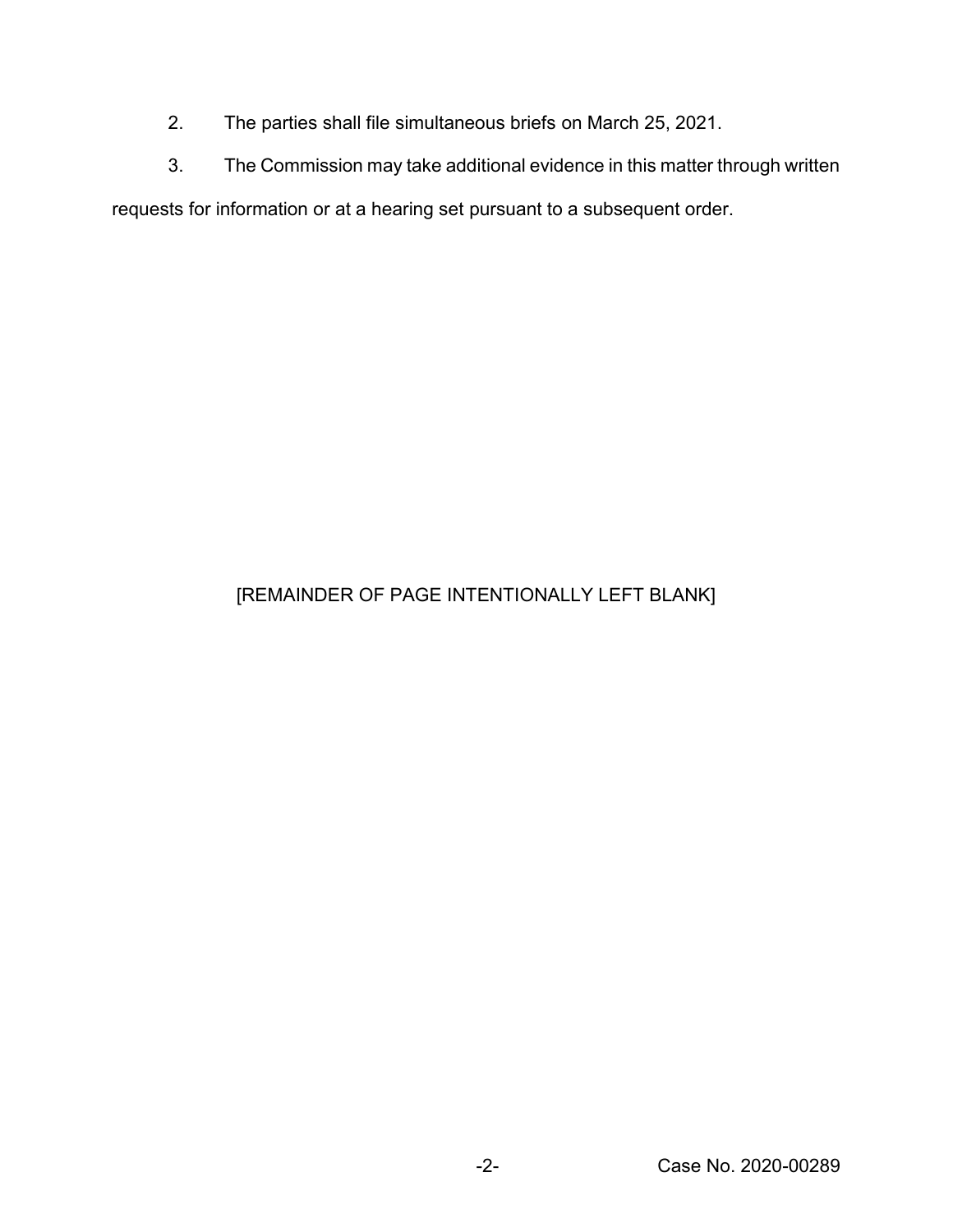By the Commission



ATTEST:

Jhde C. Freue

Executive Director

Case No. 2020-00289